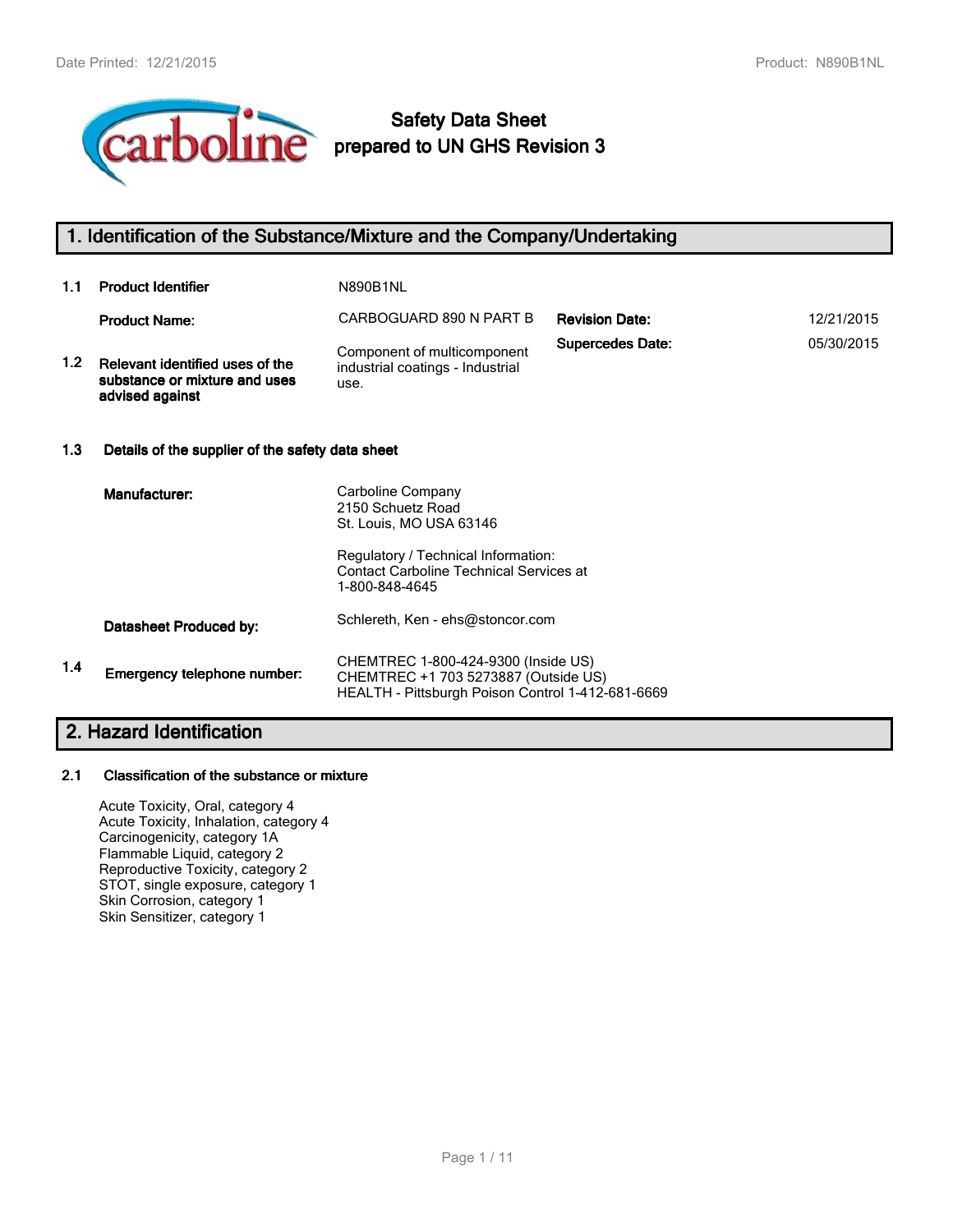## **2.2 Label elements**

## **Symbol(s) of Product**



## **Signal Word**

Danger

## **Named Chemicals on Label**

N-BUTANOL, ETHYL BENZENE, BENZYL ALCOHOL, PARA-XYLENE, META-XYLENE, TOLUENE, DIAMINOCYCLOHEXANE, ISOPHORONEDIAMINE, POLYOXYPROPYLENEDIAMINE, MICROCRYSTALLINE SILICA

## **GHS HAZARD STATEMENTS**

| Flammable Liquid, category 2           | H <sub>225</sub> | Highly flammable liquid and vapour.                                                                                  |
|----------------------------------------|------------------|----------------------------------------------------------------------------------------------------------------------|
| Acute Toxicity, Oral, category 4       | H302             | Harmful if swallowed.                                                                                                |
| Skin Corrosion, category 1             | H314-1           | Causes severe skin burns and eye damage.                                                                             |
| Skin Sensitizer, category 1            | H317             | May cause an allergic skin reaction.                                                                                 |
| Acute Toxicity, Inhalation, category 4 | H332             | Harmful if inhaled.                                                                                                  |
| Carcinogenicity, category 1A           | H350-1A          | May cause cancer.                                                                                                    |
| Reproductive Toxicity, category 2      | H361             | Suspected of damaging fertility or the unborn child.                                                                 |
| STOT, single exposure, category 1      | H370             | Causes damage to organs.                                                                                             |
| <b>GHS PRECAUTION PHRASES</b>          |                  |                                                                                                                      |
|                                        |                  |                                                                                                                      |
|                                        | P201             | Obtain special instructions before use.                                                                              |
|                                        | P202             | Do not handle until all safety precautions have been read<br>and understood.                                         |
|                                        | P210             | Keep away from heat/sparks/open flames/hot surfaces. - No<br>smoking.                                                |
|                                        | P235             | Keep cool.                                                                                                           |
|                                        | P260             | Do not breathe dust/fume/gas/mist/vapours/spray.                                                                     |
|                                        | P <sub>264</sub> | Wash hands thoroughly after handling.                                                                                |
|                                        | P270             | Do not eat, drink or smoke when using this product.                                                                  |
|                                        | P280             | Wear protective gloves/protective clothing/eye protection/<br>face protection.                                       |
|                                        | P284             | Wear respiratory protection.                                                                                         |
|                                        | P301+310         | IF SWALLOWED: Immediately call a POISON CENTER or                                                                    |
|                                        |                  | doctor/physician.                                                                                                    |
|                                        | P302+352         | IF ON SKIN: Wash with plenty of soap and water.                                                                      |
|                                        | P303+361+353     | IF ON SKIN (or hair): Remove/Take off immediately all                                                                |
|                                        |                  | contaminated clothing. Rinse skin with water/shower.                                                                 |
|                                        | P304+340         | IF INHALED: Remove victim to fresh air and keep at rest in a                                                         |
|                                        |                  | position comfortable for breathing.                                                                                  |
|                                        | P305+351+338     | IF IN EYES: Rinse cautiously with water for several minutes.<br>Remove contact lenses, if present and easy to do so. |
|                                        |                  | Continue rinsing.                                                                                                    |
|                                        | P307+311         | IF exposed, call a POISON CENTER or doctor/physician.                                                                |
|                                        | P308+313         | IF exposed or concerned: Get medical advice/attention                                                                |
|                                        | P308+P313        | IF exposed or concerned: Get medical advice/attention                                                                |
|                                        | P314             | Get medical advice/attention if you feel unwell.                                                                     |
|                                        | P333+313         | If skin irritation or rash occurs: Get medical advice/attention.                                                     |
|                                        | P403+233         | Store in a well-ventilated place. Keep container tightly<br>closed.                                                  |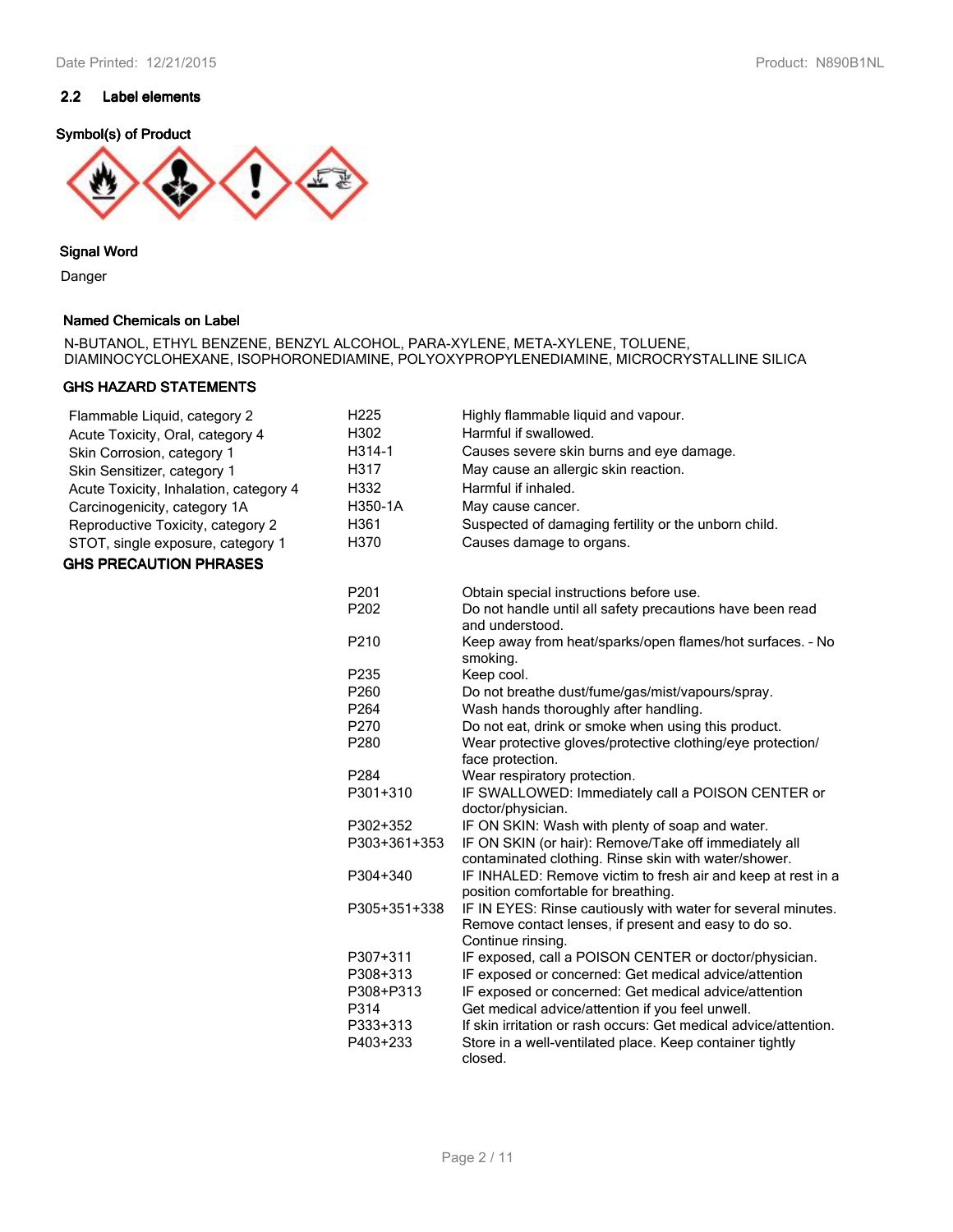#### **2.3 Other hazards**

No Information

#### **Results of PBT and vPvB assessment:**

The product does not meet the criteria for PBT/VPvB in accordance with Annex XIII.

## **3. Composition/Information On Ingredients**

## **3.2 Mixtures**

#### **Hazardous Ingredients**

| CAS-No.<br>14808-60-7<br>100-51-6<br>108-88-3<br>67-63-0<br>108-38-3<br>2855-13-2<br>64742-95-6<br>9046-10-0<br>68002-19-7<br>$106 - 42 - 3$<br>$100 - 41 - 4$<br>694-83-7<br>71-36-3 | <b>Chemical Name</b><br>MICROCRYSTALLINE SILICA<br><b>BENZYL ALCOHOL</b><br><b>TOLUENE</b><br><b>ISOPROPANOL</b><br>META-XYLENE<br><b>ISOPHORONEDIAMINE</b><br>AROMATIC HYDROCARBON<br>POLYOXYPROPYLENEDIAMINE<br>MODIFIED UREA-FORMALDEHYDE RESIN<br>PARA-XYLENE<br>ETHYL BENZENE<br><b>DIAMINOCYCLOHEXANE</b><br>N-BUTANOL |                              | $\frac{9}{6}$<br>50-75<br>$2.5 - 10$<br>$2.5 - 10$<br>$2.5 - 10$<br>$2.5 - 10$<br>$2.5 - 10$<br>$2.5 - 10$<br>$1.0 - 2.5$<br>$1.0 - 2.5$<br>$1.0 - 2.5$<br>$1.0 - 2.5$<br>$1.0 - 2.5$<br>$1.0 - 2.5$ |
|---------------------------------------------------------------------------------------------------------------------------------------------------------------------------------------|------------------------------------------------------------------------------------------------------------------------------------------------------------------------------------------------------------------------------------------------------------------------------------------------------------------------------|------------------------------|------------------------------------------------------------------------------------------------------------------------------------------------------------------------------------------------------|
| CAS-No.                                                                                                                                                                               | <b>GHS Symbols</b>                                                                                                                                                                                                                                                                                                           | <b>GHS Hazard Statements</b> | M-Factors                                                                                                                                                                                            |
| 14808-60-7                                                                                                                                                                            | GHS08                                                                                                                                                                                                                                                                                                                        | H350-370                     | 0                                                                                                                                                                                                    |
| 100-51-6                                                                                                                                                                              | GHS07                                                                                                                                                                                                                                                                                                                        | H302-312-319-332             | 0                                                                                                                                                                                                    |
| 108-88-3                                                                                                                                                                              | GHS02-GHS07-GHS08                                                                                                                                                                                                                                                                                                            | H225-315-319-336-361-373     | 0                                                                                                                                                                                                    |
| 67-63-0                                                                                                                                                                               | GHS02-GHS07                                                                                                                                                                                                                                                                                                                  | H225-319-336                 | 0                                                                                                                                                                                                    |
| 108-38-3                                                                                                                                                                              | GHS02-GHS07                                                                                                                                                                                                                                                                                                                  | H226-312-315-332             | 0                                                                                                                                                                                                    |
| 2855-13-2                                                                                                                                                                             | GHS05-GHS07                                                                                                                                                                                                                                                                                                                  | H302-312-314-317-412         | 0                                                                                                                                                                                                    |
| 64742-95-6                                                                                                                                                                            | GHS02-GHS08-GHS09                                                                                                                                                                                                                                                                                                            | H <sub>226</sub> -411        | 0                                                                                                                                                                                                    |
| 9046-10-0                                                                                                                                                                             | GHS05-GHS07                                                                                                                                                                                                                                                                                                                  | H302-312-314-412             | 0                                                                                                                                                                                                    |
| 68002-19-7                                                                                                                                                                            |                                                                                                                                                                                                                                                                                                                              | H413                         | 0                                                                                                                                                                                                    |
| 106-42-3                                                                                                                                                                              | GHS02-GHS07-GHS08                                                                                                                                                                                                                                                                                                            | H226-312-315-332-335-371     | 0                                                                                                                                                                                                    |
| 100-41-4                                                                                                                                                                              | GHS02-GHS07                                                                                                                                                                                                                                                                                                                  | H225-332                     | 0                                                                                                                                                                                                    |
| 694-83-7                                                                                                                                                                              | GHS05-GHS07                                                                                                                                                                                                                                                                                                                  | H314-317                     | 0                                                                                                                                                                                                    |
| 71-36-3                                                                                                                                                                               | GHS02-GHS05-GHS07                                                                                                                                                                                                                                                                                                            | H226-302-315-318-335-336     | 0                                                                                                                                                                                                    |

**Additional Information:** The text for GHS Hazard Statements shown above (if any) is given in Section 16.

## **4. First-aid Measures**

## **4.1 Description of First Aid Measures**

**AFTER INHALATION:** Give oxygen or artificial respiration if needed. Remove person to fresh air. If signs/symptoms continue, get medical attention.

**AFTER SKIN CONTACT:** In case of contact, immediately flush skin with plenty of water for at least 15 minutes while removing contaminated clothing and shoes. If skin irritation persists, call a physician.

**AFTER EYE CONTACT:** Rinse thoroughly with plenty of water for at least 15 minutes and consult a physician.

**AFTER INGESTION:** Do NOT induce vomiting. Never give anything by mouth to an unconscious person. If swallowed, call a poison control centre or doctor immediately.

## **4.2 Most important symptoms and effects, both acute and delayed**

Harmful if swallowed. Irritating to eyes and skin. Risk of serious damage to the lungs (by aspiration). Vapours may cause drowsiness and dizziness.

## **4.3 Indication of any immediate medical attention and special treatment needed**

No information available on clinical testing and medical monitoring. Specific toxicological information on substances, if available, can be found in section 11.

When symptoms persist or in all cases of doubt seek medical advice.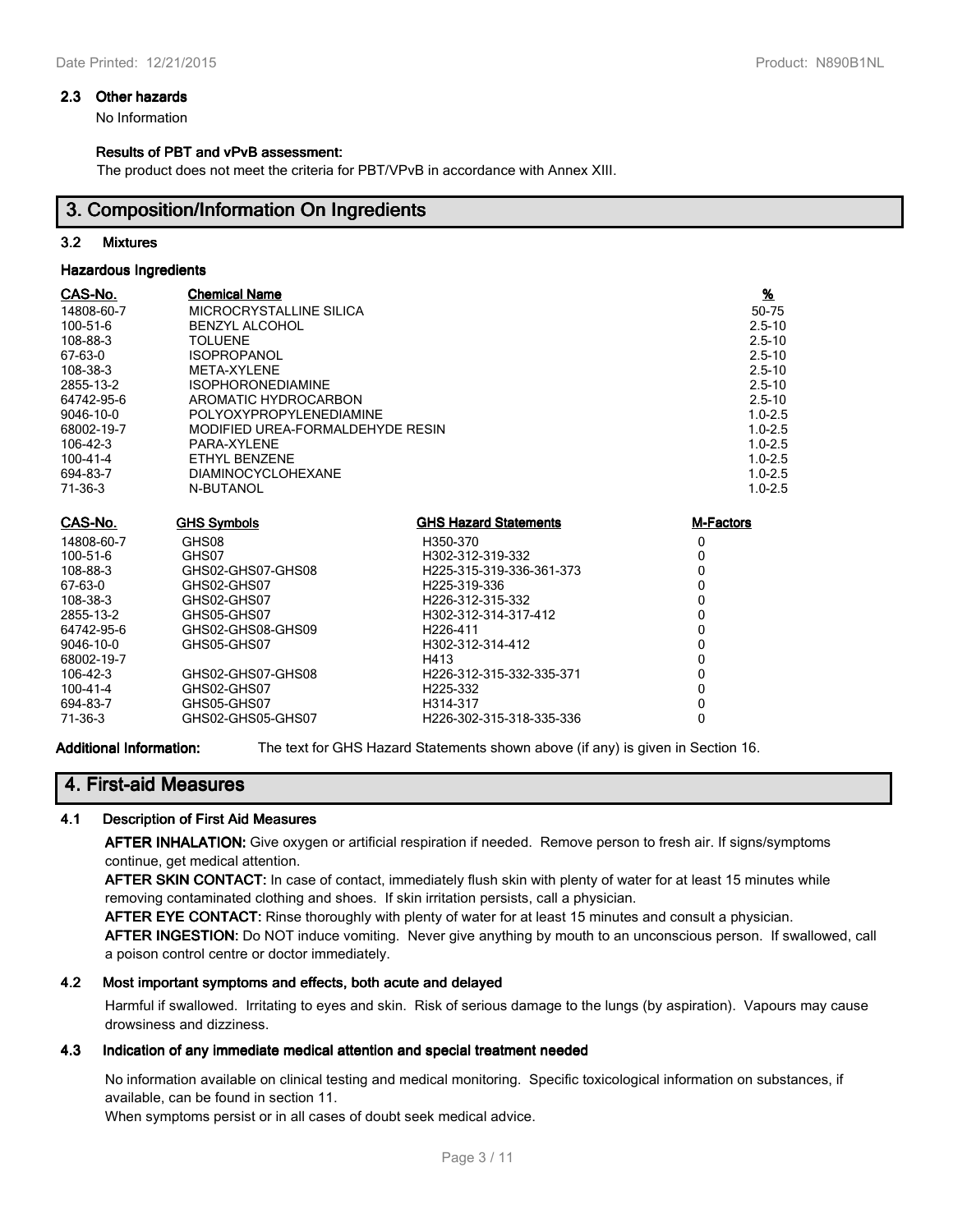## **5. Fire-fighting Measures**

#### **5.1 Extinguishing Media:**

Carbon Dioxide, Dry Chemical, Foam, Water Fog

**UNUSUAL FIRE AND EXPLOSION HAZARDS:** Flammable liquid. Vapours are heavier than air and may spread along floors. Vapours may form explosive mixtures with air. Vapors may travel to areas away from work site before igniting/flashing back to vapor source. Provide adequate ventilation. Prevent the creation of flammable or explosive concentrations of vapour in air and avoid vapour concentration higher than the occupational exposure limits. Keep away from heat/sparks/open flames/hot surfaces. - No smoking. Electrical installations / working materials must comply with the technological safety standards. Wear shoes with conductive soles.

## **5.2 Special hazards arising from the substance or mixture**

No Information

## **5.3 Advice for firefighters**

In the event of fire, wear self-contained breathing apparatus. Cool containers / tanks with water spray. Flammable. Evacuate personnel to safe areas. Use NIOSH approved respiratory protection. Use water spray to cool unopened containers.

## **6. Accidental Release Measures**

#### **6.1 Personal precautions, protective equipment and emergency procedures**

For personal protection see section 8. Ensure adequate ventilation. Evacuate personnel to safe areas. Evacuate personnel to safe areas. Remove all sources of ignition. Remove all sources of ignition. To avoid ignition of vapours by static electricity discharge, all metal parts of the equipment must be grounded. Wear personal protective equipment.

#### **6.2 Environmental precautions**

Do not allow material to contaminate ground water system. Prevent product from entering drains.

#### **6.3 Methods and material for containment and cleaning up**

Prevent further leakage or spillage if safe to do so. Contain spillage, soak up with non-combustible absorbent material, (e.g. sand, earth, diatomaceous earth, vermiculite) and transfer to a container for disposal according to local / national regulations (see section 13). Contain spillage, soak up with non-combustible absorbent material, (e.g. sand, earth, diatomaceous earth, vermiculite) and transfer to a container for disposal according to local / national regulations (see section 13).

#### **6.4 Reference to other sections**

Please refer to disposal requirements or country specific disposal requirements for this material. See Section 13 for further information.

## **7. Handling and Storage**

## **7.1 Precautions for safe handling**

**INSTRUCTIONS FOR SAFE HANDLING :** Keep containers dry and tightly closed to avoid moisture absorption and contamination. Prepare the working solution as given on the label(s) and/or the user instructions. Do not breathe vapours or spray mist. Ensure all equipment is electrically grounded before beginning transfer operations. Do not use sparking tools. Wash thoroughly after handling. Do not get in eyes, on skin, or on clothing. Use only with adequate ventilation/personal protection.

**PROTECTION AND HYGIENE MEASURES :** Handle in accordance with good industrial hygiene and safety practice. Wash hands before breaks and at the end of workday. When using, do not eat, drink or smoke.

#### **7.2 Conditions for safe storage, including any incompatibilities**

#### **CONDITIONS TO AVOID:** Heat, flames and sparks.

**STORAGE CONDITIONS:** Keep container closed when not in use. Store in a dry, well ventilated place away from sources of heat, ignition and direct sunlight.

## **7.3 Specific end use(s)**

No specific advice for end use available.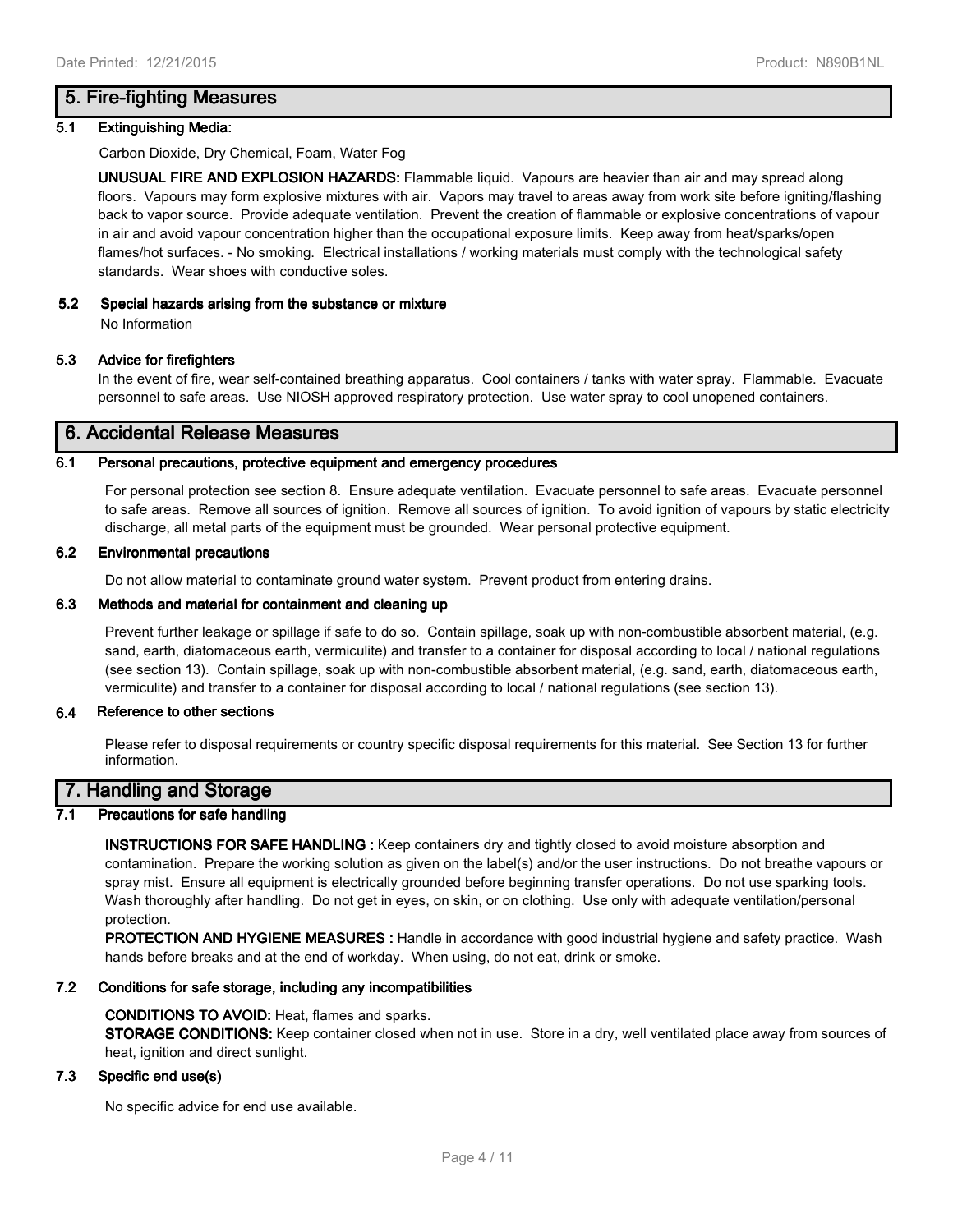## **8. Exposure Controls/Personal Protection**

## **8.1 Control parameters**

# **Ingredients with Occupational Exposure Limits**

**(US)**

| <b>Name</b>                      | $\frac{9}{6}$ | <b>ACGIH TLV-</b><br>TWA    | <b>ACGIH TLV-</b><br><b>STEL</b> | <b>OSHA PEL-</b><br>TWA                      | <b>OSHA PEL-</b><br><b>CEILING</b> | <b>OEL Note</b> |
|----------------------------------|---------------|-----------------------------|----------------------------------|----------------------------------------------|------------------------------------|-----------------|
| MICROCRYSTALLINE SILICA          | 50-75         | 0.025 MG/M3<br>(respirable) | N/E                              | 0.1 MG/M3<br>$\sim$ for a limit of $\lambda$ | N/E                                |                 |
| <b>BENZYL ALCOHOL</b>            | $2.5 - 10$    | N/E                         | N/E                              | N/E                                          | N/E                                |                 |
| <b>TOLUENE</b>                   | $2.5 - 10$    | 20 PPM                      | N/E                              | 375 MGM3                                     | N/E                                |                 |
| <b>ISOPROPANOL</b>               | $2.5 - 10$    | 200 PPM                     | 400 PPM                          | 980 MGM3                                     | N/E                                |                 |
| META-XYLENE                      | $2.5 - 10$    | 100 PPM                     | <b>150 PPM</b>                   | 435 MG/M3                                    | N/E                                |                 |
| <b>ISOPHORONEDIAMINE</b>         | $2.5 - 10$    | N/E                         | N/E                              | N/E                                          | N/E                                |                 |
| AROMATIC HYDROCARBON             | $2.5 - 10$    | N/E                         | N/E                              | N/E                                          | N/E                                |                 |
| POLYOXYPROPYLENEDIAMINE          | $1.0 - 2.5$   | N/E                         | N/E                              | N/E                                          | N/E                                |                 |
| MODIFIED UREA-FORMALDEHYDE RESIN | $1.0 - 2.5$   | N/E                         | N/E                              | N/E                                          | N/E                                |                 |
| PARA-XYLENE                      | $1.0 - 2.5$   | 100 PPM                     | <b>150 PPM</b>                   | 435 MGM3                                     | N/E                                |                 |
| ETHYL BENZENE                    | $1.0 - 2.5$   | 20 PPM                      | N/E                              | 435 MGM3                                     | N/E                                |                 |
| <b>DIAMINOCYCLOHEXANE</b>        | $1.0 - 2.5$   | N/E                         | N/E                              | N/E                                          | N/E                                |                 |
| N-BUTANOL                        | $1.0 - 2.5$   | 20 PPM                      | 50 ppm                           | 300.0 MG/M3                                  | 150 MGM3                           |                 |

**FURTHER INFORMATION:** Refer to the regulatory exposure limits for the workforce enforced in each country.

## **8.2 Exposure controls**

## **Personal Protection**

**RESPIRATORY PROTECTION:** In order to avoid inhalation of spray-mist and sanding dust, all spraying and sanding must be done wearing adequate respirator. Use only with ventilation to keep levels below exposure guidelines reported in this document. User should test and monitor exposure levels to ensure all personnel are below guidelines. If not sure, or not able to monitor, use State or federally approved supplied air respirator. For silica containing coatings in a liquid state, and/or if no exposure limits are established above, air-supplied respirators are generally not required.

**EYE PROTECTION:** Safety glasses with side-shields.

**HAND PROTECTION:** Gloves should be discarded and replaced if there is any indication of degradation or chemical breakthrough. Impervious gloves. Request information on glove permeation properties from the glove supplier.

**OTHER PROTECTIVE EQUIPMENT:** Ensure that eyewash stations and safety showers are close to the workstation location. Lightweight protective clothing

**ENGINEERING CONTROLS:** Avoid contact with skin, eyes and clothing. Ensure adequate ventilation, especially in confined areas.

## **9. Physical and Chemical Properties**

| 9.1 | Information on basic physical |  |  |
|-----|-------------------------------|--|--|
|     |                               |  |  |

| Appearance:                         | Viscous Liquid               |
|-------------------------------------|------------------------------|
| <b>Physical State</b>               | Liquid                       |
| Odor                                | Solvent                      |
| Odor threshold                      | N/D                          |
| рH                                  | N/D                          |
| Melting point / freezing point (°C) | N/D                          |
| Boiling point/range (°C)            | 176 F (80 C) - 554 F (290 C) |
| Flash Point, (°C)                   | 22                           |
|                                     |                              |

**9.1 Information on basic physical and chemical properties**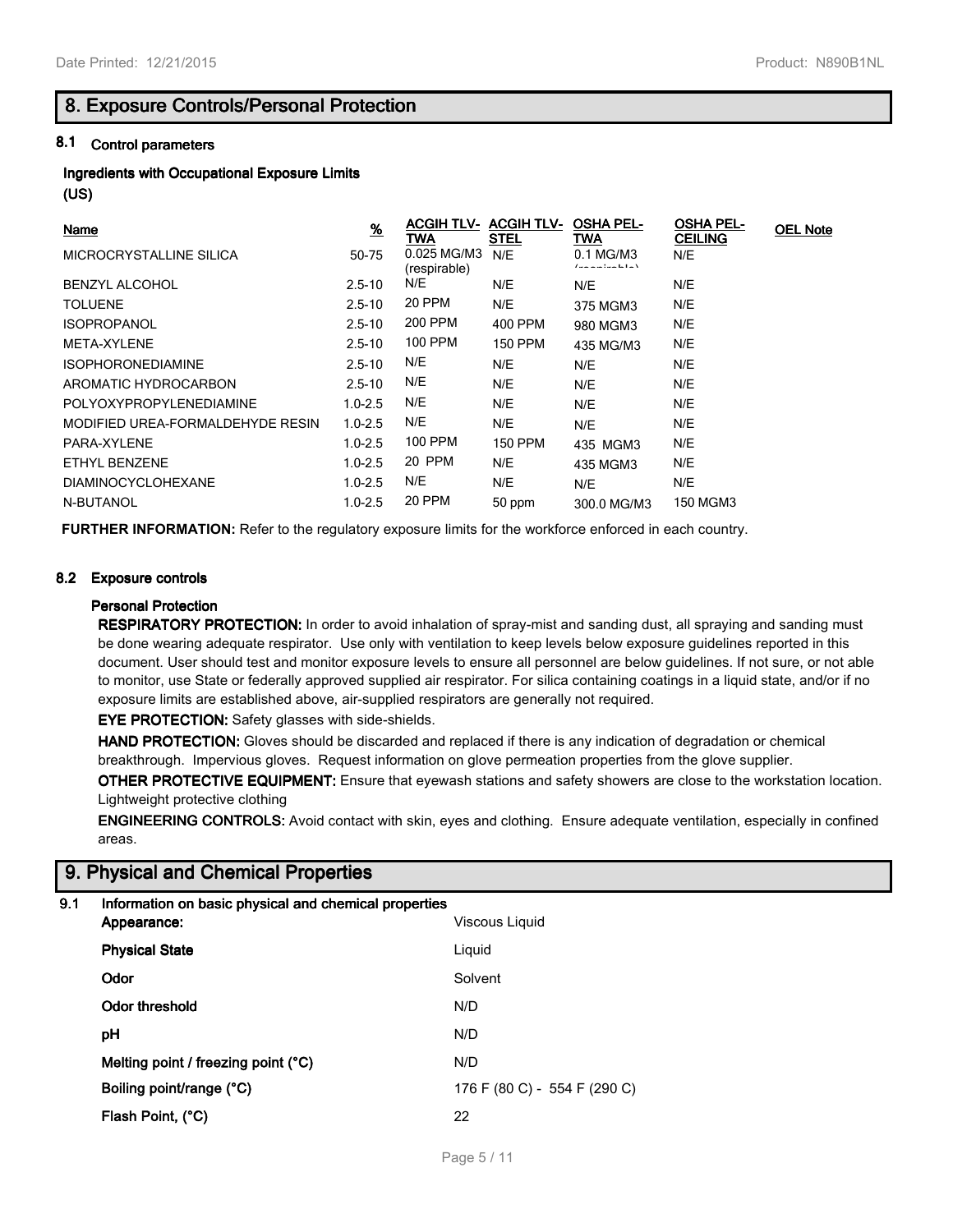|     | <b>Evaporation rate</b>                         | Slower than Ether |
|-----|-------------------------------------------------|-------------------|
|     | Flammability (solid, gas)                       | Not determined    |
|     | Upper/lower flammability or explosive<br>limits | $0.9 - 12.0$      |
|     | Vapour Pressure, mmHg                           | N/D               |
|     | <b>Vapour density</b>                           | Heavier than Air  |
|     | <b>Relative density</b>                         | Not determined    |
|     | Solubility in / Miscibility with water          | N/D               |
|     | Partition coefficient: n-octanol/water          | Not determined    |
|     | Auto-ignition temperature (°C)                  | Not determined    |
|     | Decomposition temperature (°C)                  | Not determined    |
|     | <b>Viscosity</b>                                | Unknown           |
|     | <b>Explosive properties</b>                     | Not determined    |
|     | <b>Oxidising properties</b>                     | Not determined    |
| 9.2 | Other information                               |                   |
|     | VOC Content g/l:                                | 214               |
|     | Specific Gravity (g/cm3)                        | 1.63              |

# **10. Stability and Reactivity**

## **10.1 Reactivity**

No reactivity hazards known under normal storage and use conditions.

#### **10.2 Chemical stability**

Stable under normal conditions.

#### **10.3 Possibility of hazardous reactions**

Hazardous polymerisation does not occur.

## **10.4 Conditions to avoid**

Heat, flames and sparks.

## **10.5 Incompatible materials**

Strong oxidizing agents.

## **10.6 Hazardous decomposition products**

Carbon dioxide (CO2), carbon monoxide (CO), oxides of nitrogen (NOx), dense black smoke.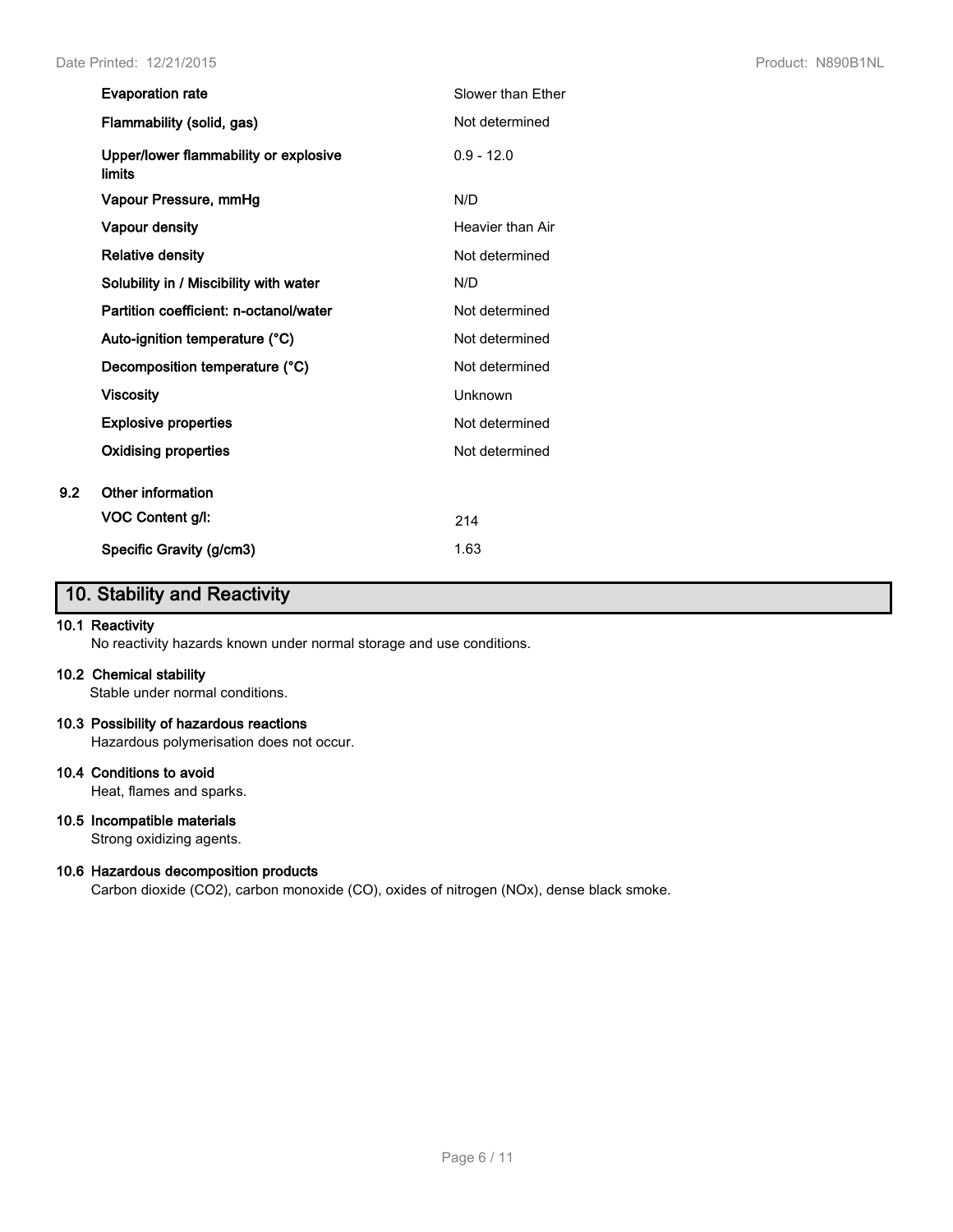## **11. Toxicological Information**

|  | 11.1 Information on toxicological effects |  |  |  |
|--|-------------------------------------------|--|--|--|
|--|-------------------------------------------|--|--|--|

| <b>Acute Toxicity:</b><br>Oral LD50:<br><b>Inhalation LC50:</b> | N/D<br>N/D |
|-----------------------------------------------------------------|------------|
| Irritation:                                                     | Unknown    |
| Corrosivity:                                                    | Unknown    |
| Sensitization:                                                  | Unknown    |
| <b>Repeated dose toxicity:</b>                                  | Unknown    |
| Carcinogenicity:                                                | Unknown    |
| <b>Mutagenicity:</b>                                            | Unknown    |
| <b>Toxicity for reproduction:</b>                               | Unknown    |

#### **If no information is available above under Acute Toxicity then the acute effects of this product have not been tested. Data on individual components are tabulated below:**

| CAS-No.        | <b>Chemical Name</b>             | Oral LD50             | Dermal LD50                    | Vapor LC50                           |
|----------------|----------------------------------|-----------------------|--------------------------------|--------------------------------------|
| 14808-60-7     | MICROCRYSTALLINE SILICA          | Not Available         | Not Available                  | Not Available                        |
| 100-51-6       | <b>BENZYL ALCOHOL</b>            | 1230 mg/kg rat, oral  | 2000 mg/kg, dermal,<br>rabbit  | 1000 ppm / 8 hrs rat,<br>inhalation  |
| 108-88-3       | <b>TOLUENE</b>                   | 5000 mg/kg rat oral   | 12267 mg/kg, dermal,<br>rabbit | 8000 ppm/4 hrs, rat,<br>inhalation   |
| 67-63-0        | <b>ISOPROPANOL</b>               | 4720 mg/kg rat, oral  | 12800 mg/kg, dermal,<br>rabbit | 22500 ppm/8hrs rat,<br>inhalation    |
| 108-38-3       | META-XYLENE                      | Not Available         |                                | Not Available                        |
| 2855-13-2      | <b>ISOPHORONEDIAMINE</b>         | 500 mg/kg oral        |                                | Not Available                        |
| 64742-95-6     | AROMATIC HYDROCARBON             | 4700 mg/kg, oral, rat |                                | 3670 ppm/8 hours, rat,<br>inhalation |
| 9046-10-0      | POLYOXYPROPYLENEDIAMINE          | 480 mg/kg, oral, rat  | 1550 mg/kg, dermal,<br>rabbit  | Not Available                        |
| 68002-19-7     | MODIFIED UREA-FORMALDEHYDE RESIN | 5000 mg/kg, oral, rat |                                | Not Available                        |
| $106 - 42 - 3$ | PARA-XYLENE                      | Not Available         |                                | Not Available                        |
| $100 - 41 - 4$ | ETHYL BENZENE                    | 3500 mg/kg rat, oral  | >5000 mg/l, dermal<br>rabbit   | 17.2 mg/L Inh, Rat, 4Hr              |
| 694-83-7       | DIAMINOCYCLOHEXANE               | 4556 mg/kg, rat, oral |                                | Not Available                        |
| $71-36-3$      | N-BUTANOL                        | 790 mg/kg rat, oral   | 3400 mg/kg, dermal,<br>rabbit  | 8000 ppm / 4hrs rat,<br>inhalation   |

## **Additional Information:**

Harmful if swallowed. Irritating to eyes and skin. Risk of serious damage to the lungs (by aspiration). Vapours may cause drowsiness and dizziness.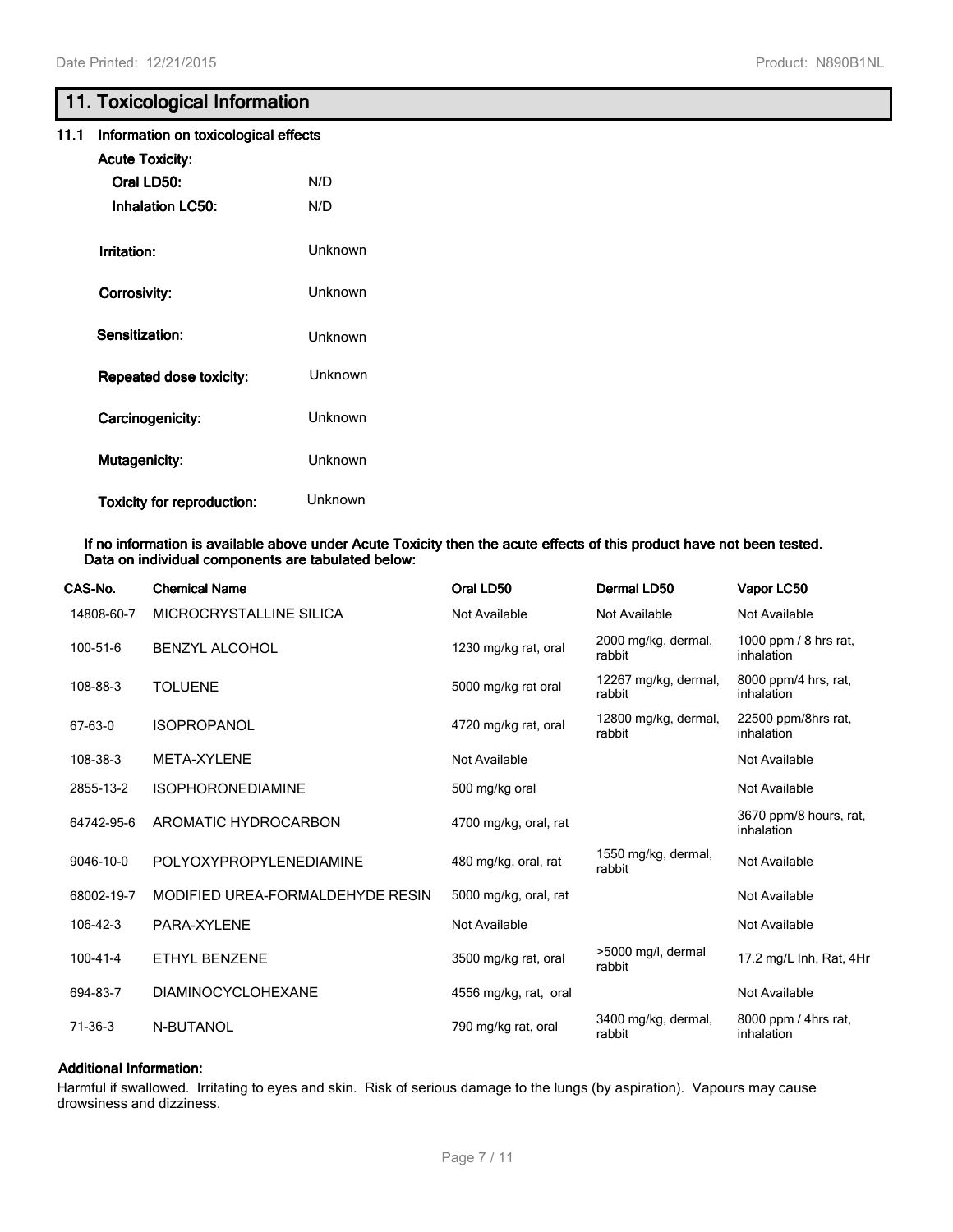## **12. Ecological Information**

| 12.1     | Toxicity:                                     |                                     |                                                                                    |                                          |                  |                  |  |
|----------|-----------------------------------------------|-------------------------------------|------------------------------------------------------------------------------------|------------------------------------------|------------------|------------------|--|
|          |                                               | EC50 48hr (Daphnia):                | <b>Unknown</b>                                                                     |                                          |                  |                  |  |
|          |                                               | IC50 72hr (Algae):                  | Unknown                                                                            |                                          |                  |                  |  |
|          |                                               | LC50 96hr (fish):                   | <b>Unknown</b>                                                                     |                                          |                  |                  |  |
|          |                                               | 12.2 Persistence and degradability: | <b>Unknown</b>                                                                     |                                          |                  |                  |  |
| 12.3     | <b>Bioaccumulative potential:</b>             |                                     | <b>Unknown</b>                                                                     |                                          |                  |                  |  |
| 12.4     | Mobility in soil:                             |                                     | <b>Unknown</b>                                                                     |                                          |                  |                  |  |
| 12.5     | <b>Results of PBT and vPvB</b><br>assessment: |                                     | The product does not meet the criteria for PBT/VPvB in accordance with Annex XIII. |                                          |                  |                  |  |
| 12.6     | Other adverse effects:                        |                                     | <b>Unknown</b>                                                                     |                                          |                  |                  |  |
| CAS-No.  |                                               | <b>Chemical Name</b>                |                                                                                    | <b>EC50 48hr</b>                         | IC50 72hr        | <b>LC50 96hr</b> |  |
|          | 14808-60-7                                    | MICROCRYSTALLINE SILICA             |                                                                                    | No information                           | No information   | No information   |  |
| 100-51-6 |                                               | <b>BENZYL ALCOHOL</b>               |                                                                                    | No information                           | 700 mg/l (Algae) | 10 mg/l (Fish)   |  |
| 108-88-3 |                                               | <b>TOLUENE</b>                      |                                                                                    | 6 mg/l (Daphnia magna) 12.5 mg/L (Algae) |                  | 5.8 mg/L (Fish)  |  |

| 100-51-6   | <b>BENZYL ALCOHOL</b>            | No information               | 700 mg/l (Algae)  | 10 mg/l (Fish)               |
|------------|----------------------------------|------------------------------|-------------------|------------------------------|
| 108-88-3   | <b>TOLUENE</b>                   | 6 mg/l (Daphnia magna)       | 12.5 mg/L (Algae) | $5.8 \,\mathrm{mg/L}$ (Fish) |
| 67-63-0    | <b>ISOPROPANOL</b>               | No information               | No information    | No information               |
| 108-38-3   | META-XYLENE                      | No information               | No information    | No information               |
| 2855-13-2  | <b>ISOPHORONEDIAMINE</b>         | No information               | No information    | No information               |
| 64742-95-6 | AROMATIC HYDROCARBON             | No information               | No information    | No information               |
| 9046-10-0  | POLYOXYPROPYLENEDIAMINE          | No information               | No information    | No information               |
| 68002-19-7 | MODIFIED UREA-FORMALDEHYDE RESIN | No information               | No information    | No information               |
| 106-42-3   | PARA-XYLENE                      | No information               | No information    | No information               |
| 100-41-4   | ETHYL BENZENE                    | No information               | No information    | No information               |
| 694-83-7   | <b>DIAMINOCYCLOHEXANE</b>        | No information               | No information    | No information               |
| 71-36-3    | N-BUTANOL                        | 1328 mg/l (Daphnia<br>magna) | 225 mg/l (Algae)  | 1376 mg/l (Fathead minnow)   |
|            |                                  |                              |                   |                              |

# **13. Disposal Considerations**

**13.1 WASTE TREATMENT METHODS:** Do not burn, or use a cutting torch on, the empty drum. If recycling is not practicable, dispose of in compliance with local regulations. Dispose of in accordance with local regulations. Empty containers should be taken to an approved waste handling site for recycling or disposal.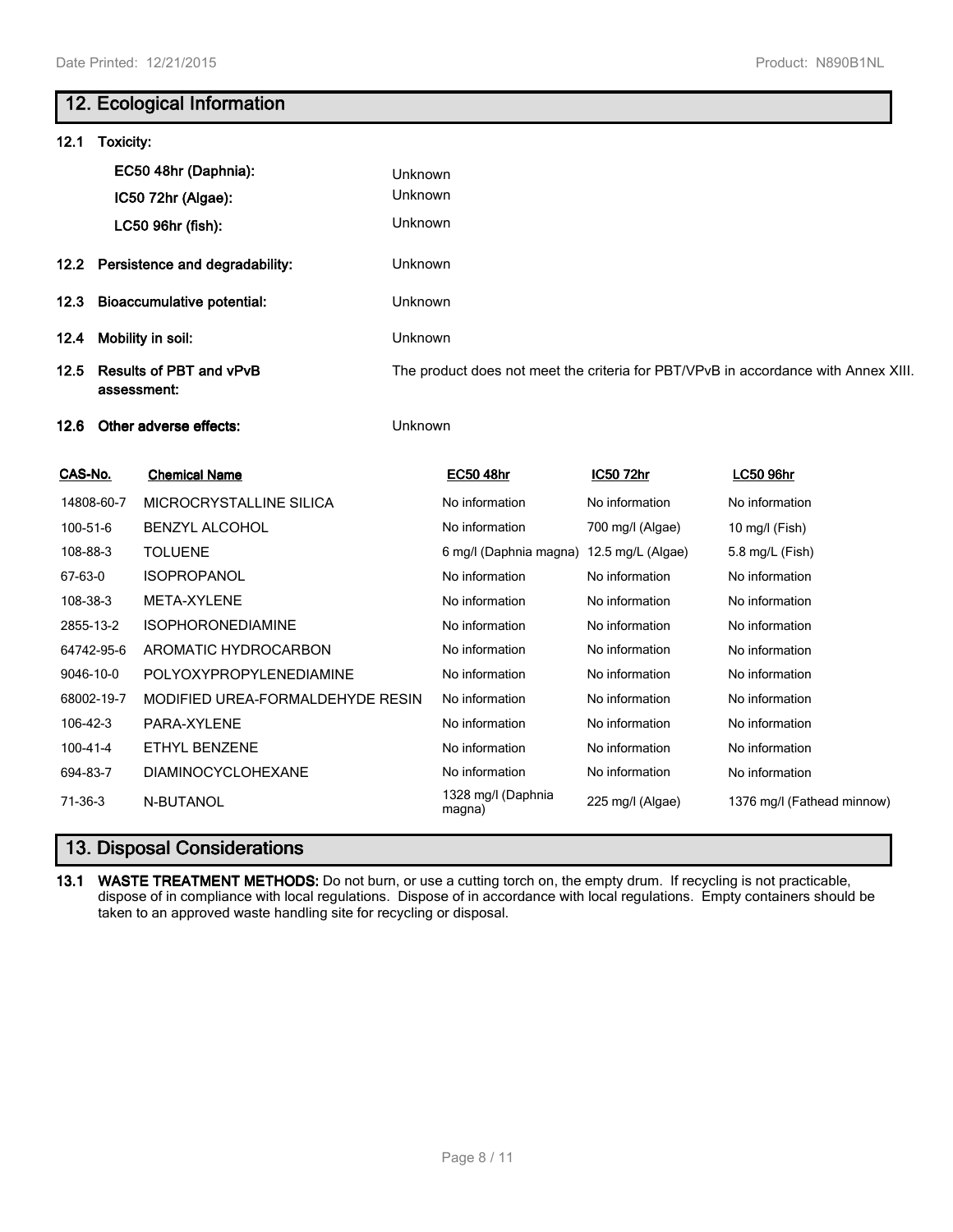## **14. Transport Information**

|  | 110000C | . . |
|--|---------|-----|
|  |         |     |
|  |         |     |
|  |         |     |
|  |         |     |

| 14.1 | UN number                                                                   | 1263           |
|------|-----------------------------------------------------------------------------|----------------|
| 14.2 | UN proper shipping name                                                     | Paint          |
|      | <b>Technical name</b>                                                       | N/A            |
|      | 14.3 Transport hazard class(es)                                             | 3              |
|      | Subsidiary shipping hazard                                                  | N/A            |
|      | 14.4 Packing group                                                          | $\mathbf{I}$   |
| 14.5 | <b>Environmental hazards</b>                                                | <b>Unknown</b> |
|      | 14.6 Special precautions for user                                           | <b>Unknown</b> |
|      | EmS-No.:                                                                    | $F-E$ , $S-E$  |
| 14.7 | Transport in bulk according to Annex II<br>of MARPOL 73/78 and the IBC code | Unknown        |

## **15. Regulatory Information**

**15.1 Safety, health and environmental regulations/legislation for the substance or mixture:**

## **U.S. Federal Regulations: As follows -**

## **CERCLA - Sara Hazard Category**

This product has been reviewed according to the EPA 'Hazard Categories' promulgated under Sections 311 and 312 of the Superfund Amendment and Reauthorization Act of 1986 (SARA Title III) and is considered, under applicable definitions, to meet the following categories:

Fire Hazard, Acute Health Hazard, Chronic Health Hazard

#### **Sara Section 313:**

This product contains the following substances subject to the reporting requirements of Section 313 of Title III of the Superfund Amendment and Reauthorization Act of 1986 and 40 CFR part 372:

| <b>Chemical Name</b> | CAS-No.    |
|----------------------|------------|
| TOI UFNE             | 108-88-3   |
| <b>ISOPROPANOL</b>   | 67-63-0    |
| MFTA-XYI FNF         | 108-38-3   |
| PARA-XYI FNF         | $106-42-3$ |
| FTHYL BENZENE        | 100-41-4   |
| N-BUTANOL            | 71-36-3    |

## **Toxic Substances Control Act:**

All components of this product are either listed on the TSCA Inventory or are exempt.

This product contains the following chemical substances subject to the reporting requirements of TSCA 12(B) if exported from the United States:

## **Chemical Name CAS-No.**

MODIFIED UREA-FORMALDEHYDE RESIN 68002-19-7

**U.S. State Regulations: As follows -**

## **New Jersey Right-to-Know:**

The following materials are non-hazardous, but are among the top five components in this product.

## **Chemical Name CAS-No.**

No NJ Right-To-Know components exist in this product.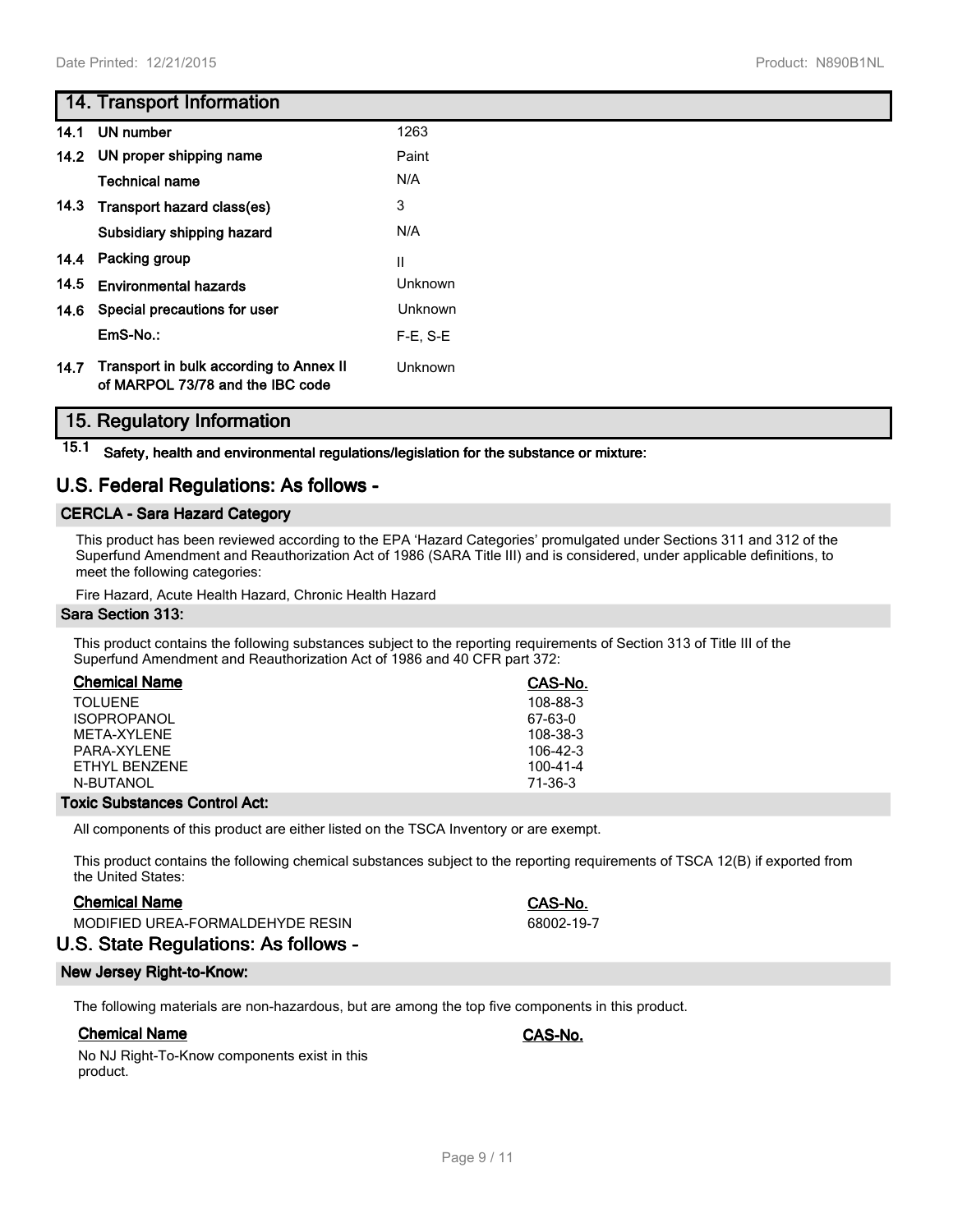## **Pennsylvania Right-To-Know**

The following non-hazardous ingredients are present in the product at greater than 3%.

## No PA Right-To-Know components exist in this product.

## **California Proposition 65:**

Warning: The following ingredients present in the product are known to the state of California to cause Cancer:

| <b>Chemical Name</b>    | CAS-No.                                                                                                                         |
|-------------------------|---------------------------------------------------------------------------------------------------------------------------------|
| MICROCRYSTALLINE SILICA | 14808-60-7                                                                                                                      |
| ETHYL BENZENE           | $100 - 41 - 4$                                                                                                                  |
| <b>FORMALDEHYDE</b>     | $50-00-0$                                                                                                                       |
| <b>CUMENE</b>           | $98 - 82 - 8$                                                                                                                   |
| <b>BENZENE</b>          | 71-43-2                                                                                                                         |
| reproductive hazards.   | Warning: The following ingredients present in the product are known to the state of California to cause birth defects, or other |
| <b>Chemical Name</b>    | CAS-No.                                                                                                                         |
| <b>TOLUENE</b>          | 108-88-3                                                                                                                        |
| <b>BFN7FNF</b>          | 71-43-2                                                                                                                         |

## **International Regulations: As follows -**

#### **\* Canadian DSL:**

No Information

## **15.2 Chemical Safety Assessment:**

No Chemical Safety Assessment has been carried out for this substance/mixture by the supplier.

| 16. Other Information                                                         |                                     |  |  |  |
|-------------------------------------------------------------------------------|-------------------------------------|--|--|--|
| Text for GHS Hazard Statements shown in Section 3 describing each ingredient: |                                     |  |  |  |
| H <sub>225</sub>                                                              | Highly flammable liquid and vapour. |  |  |  |

| H <sub>226</sub>  | Flammable liquid and vapour.                                       |
|-------------------|--------------------------------------------------------------------|
| H302              | Harmful if swallowed.                                              |
| H312              | Harmful in contact with skin.                                      |
| H314              | Causes severe skin burns and eye damage.                           |
| H315              | Causes skin irritation.                                            |
| H317              | May cause an allergic skin reaction.                               |
| H318              | Causes serious eye damage.                                         |
| H <sub>3</sub> 19 | Causes serious eye irritation.                                     |
| H332              | Harmful if inhaled.                                                |
| H335              | May cause respiratory irritation.                                  |
| H336              | May cause drowsiness or dizziness.                                 |
| H350              | May cause cancer.                                                  |
| H361              | Suspected of damaging fertility or the unborn child.               |
| H370              | Causes damage to organs.                                           |
| H371              | May cause damage to organs.                                        |
| H373              | May cause damage to organs through prolonged or repeated exposure. |
| H411              | Toxic to aquatic life with long lasting effects.                   |
| H412              | Harmful to aquatic life with long lasting effects.                 |
| H413              | May cause long lasting harmful effects to aquatic life.            |

## **Reasons for revision**

No Information

No Information